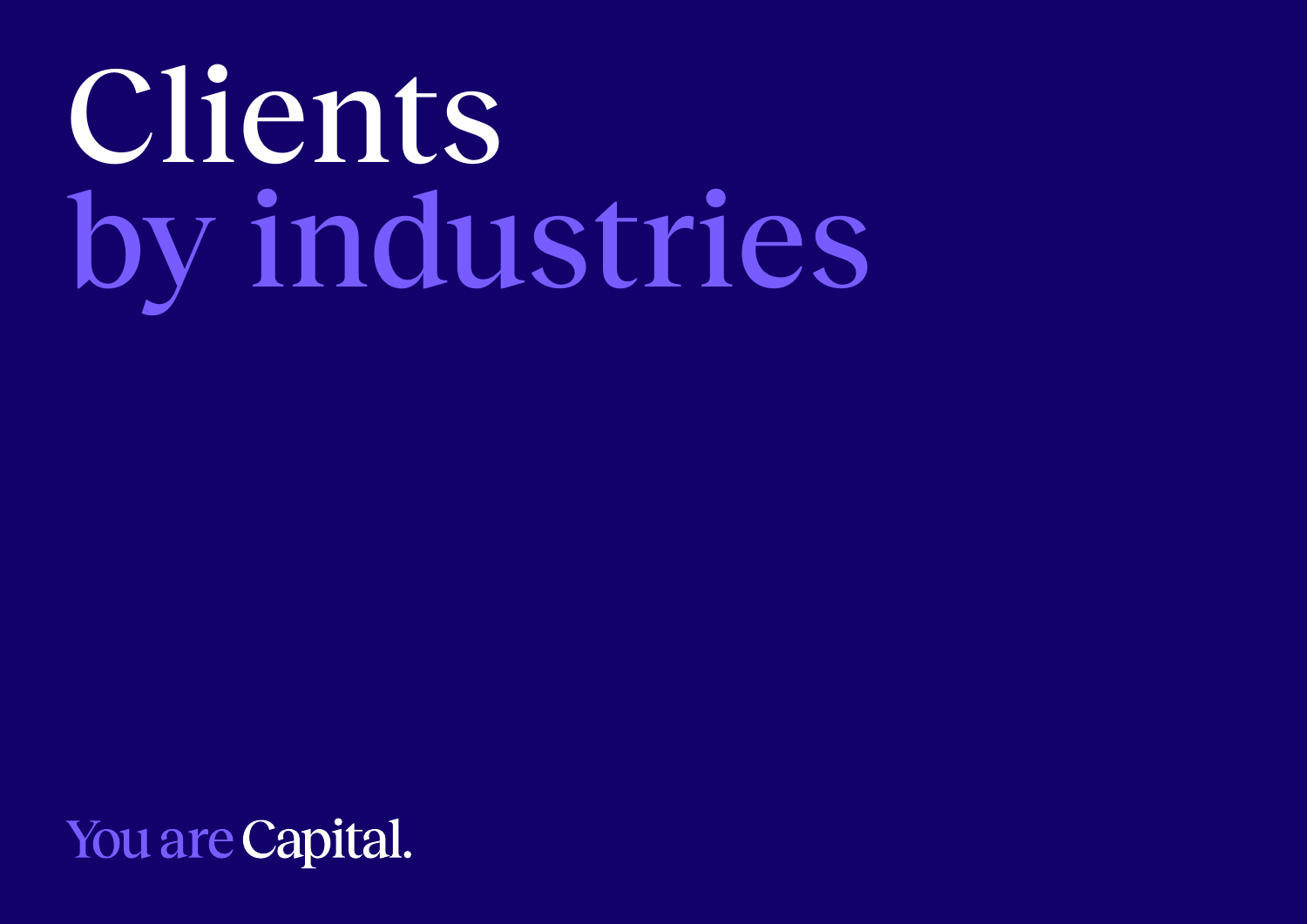# Technology and<br>Telecommunication

Abast Group I Absis I Afiglobal I Alcatel I Alten I Altran I Alvic I Anixter I Antena I Artic I ATOS I Audifilm I Audisel I Ausy I Aventia I Brandmedia I Brime-Assystem I Business Interactif I Bytemaste I Cadtech I Cast-Info I CCS I Coclabsa I Cmc-cognicase I Compagnie Generale d'Informatique I CGI I Cibernos I Cisi Comunicación Interactiva I Coremain I Corporación IBV IDCS-IT I Devoteam I Diusframi I Econocom I Efron I Elecnor I Emeraud I En alguiler I Equinsa I Equipos y Sistemas I Ermestel I Esabe Group I Espa I Eurodoc (Groupe COCEMA-SGN) I Euskalnet I Euskaltel I Ever I Exoclick I FHIOS I Future Space I Generalitat de Catalunya (Centro de Telecomunicaciones) I Getronics Group I GFI I GMV I Groupe OPEN I Grupo Gesfor I Grupo Payma I Grupo Sati I Grupo Software International I GSI-ADP I GTD I HDM I Heptium IICA I ICE I Infoglobal I Indra I Info93 I Innovati I Intercom I Interweb-Research I Intesys I Liberty Telecom I Logic Control I Logica I Megasoft I MMS I Mubiquo I Moviquity I Nakua I Net-Olympus I Nextret I Norma 4 I Omnilogic I Owasys I Payma Telecomunicaciones I Prosodie I Pross Qarana Retevision | Quadrille | Ross Systems Iberica | Saari | Samelan | SCC | Setting | Selligent Spain | Sic | Sfeir | Slam | Software A.G. I Southern Star I Sopra I Sorinfo I Sune (Raw Steel group) I STA (Servicios de Telecomunicaciones de Andorra) I Steeelmood I TCPSI I Tecsidel I Telenium I Télésystèmes (Groupe France Télécom) I Teltronic I Tempos 21 I Transiciel Groupe I Trentisa I Vayris I Vermeg I Viatel Inc. I Vintegris I Virtual Sharp I Virgin Play I Vlex I Voxel I Worldnet I Xacom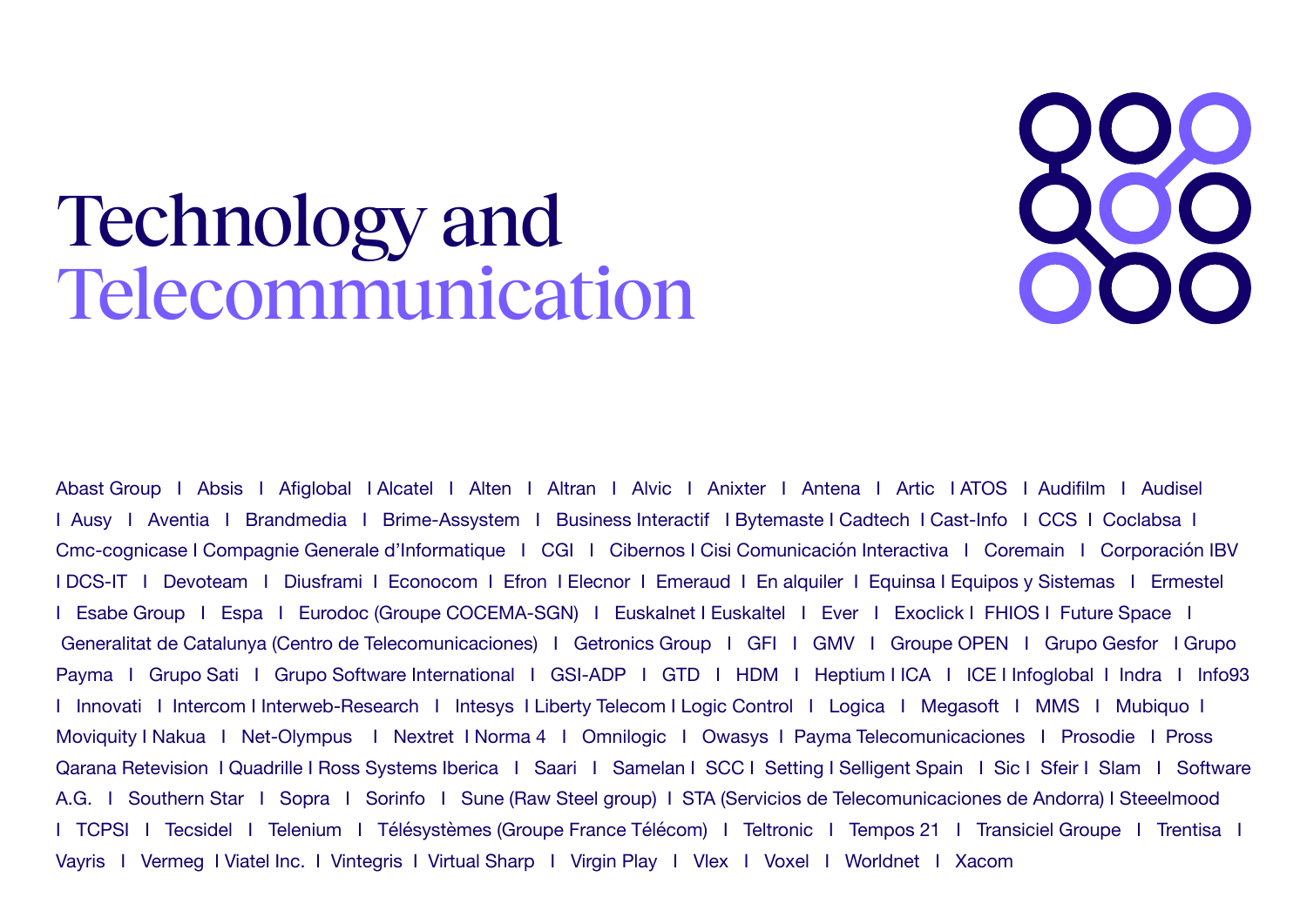

#### Pharmacy, **Healthcare and Life** Science

Almirall I Balaqué Center I Corporació Radiologica Catalana (CRC) I Dermofarm I Elfar-Drag I FAES Farma I Farmacusi (Leo Pharmaceuticals Group) I Forte Pharma I Gehe Medica Gmbh I Homeolab I Ifidesa Aristegui I Imeo I Industrial Farmaceutica Cantabria I Industrial Veterinaria I Jouveinal I Juste SA I Juva Santé I J. Uriach y Cía I Kern Pharma I Laboratoires Arkopharma I Laboratoires Dr. Bouchara I Laboratoires Famadem I Laboratoires Quiès I Laboratorios Alcala Farma I Laboratorios Brudy I Laboratorios Cusi (Alcon Group) I Laboratorios Diafarm I Laboratorios Ern I Laboratorios Gelos I Laboratorios Inibsa I Laboratorios Ordesa I Laboratorios Praxis I Laboratorios Rubió I Lacer I Lainco I Laphal I Madaus I Neoker I Oryzon Genomics I Petrone Group I Prim I Pfizer I Pharmalink I Phergal I Physcience I Pierre Fabre I Q-Diagnostica I Rhône I Poulenc Rorer (Aventis) I Sanofi I Schering-Plough I Sergesa I Sevecom I Stallergènes I Stragen I Synerlab I Syntex (Groupe Roche) I Televida I URGO I VisometricS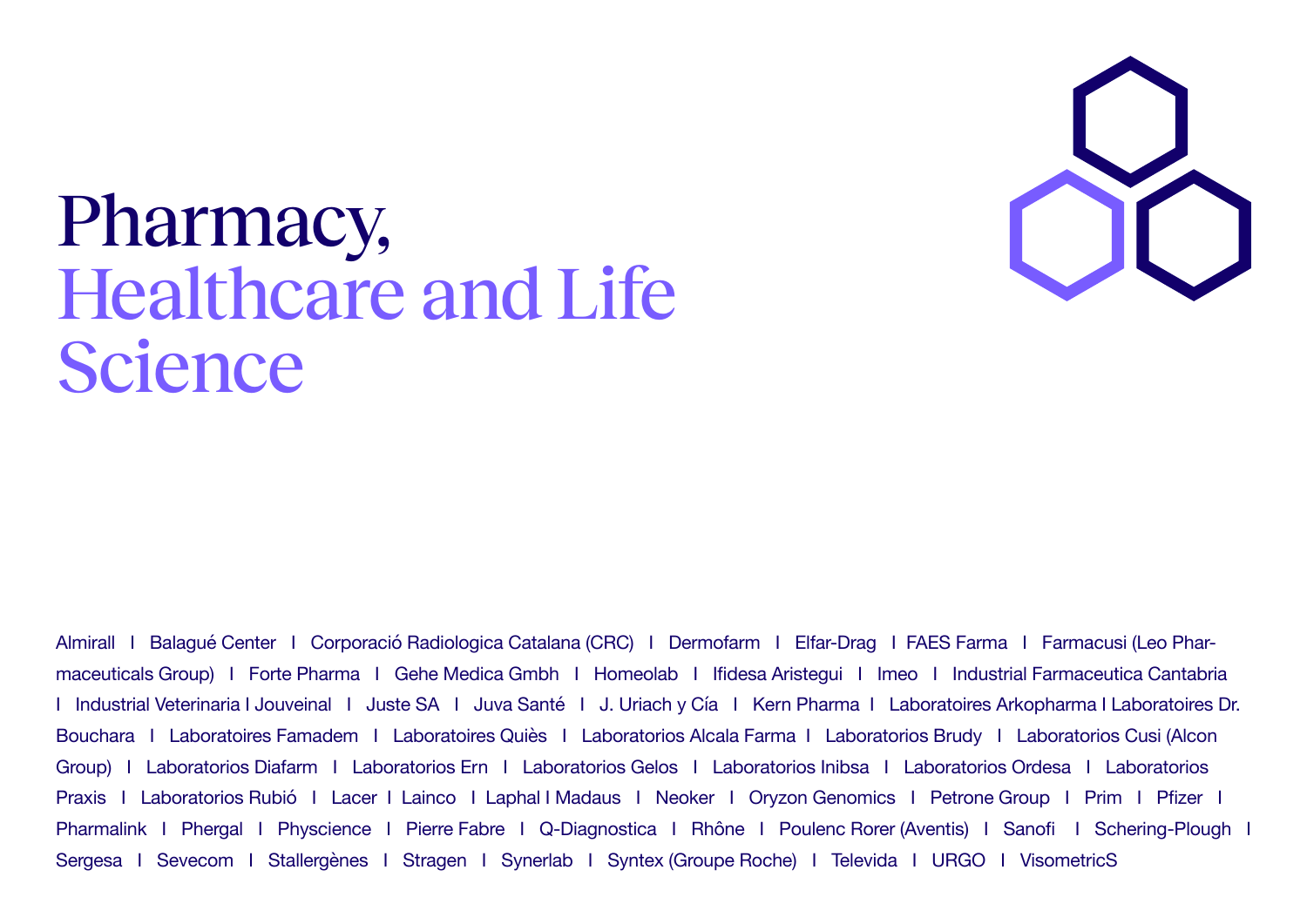

#### Consumer Goods

Agrolimen I Audens Food I Biscuits Bouvard I Bodegas Chivite I Cacolac I Casado Nordeman I Castillo de Perelada I CHR Hansen I Da Silva Vinhos I Eugene Perma I Flamagas (Grupo Puig) I Freixenet I Grupo SOS I Groupe Roullier I Hacienda del Carche I Kerkadelac I Kerry Ingredients I KH7 I Luma I Maheso I Moore's Taberns I Parxet I Productos Dieteticos Sorribas I SJB I Sucitesa **I Tolsa I William Pitters I Zefal**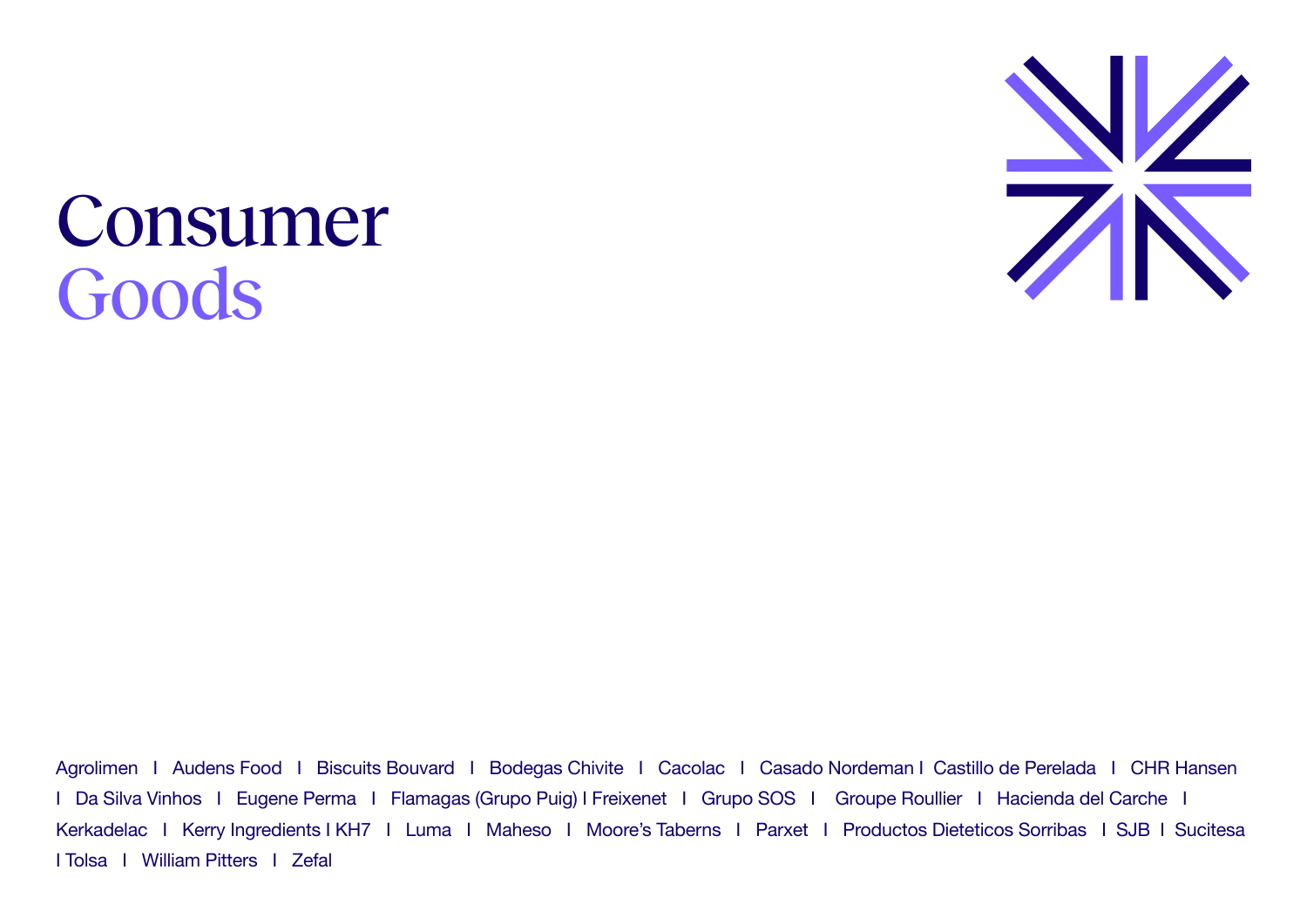

### Distribution /Retail

ADD I Alain Afflelou I Bricorama I Chocolat Factory I DMS I El Fornet d'en Rossend I Eurocintas I Electrostocks I Equivalenza I Eurekakids I Fotoprix I Gonzalo Comella I Groupe Pomona I Frans Bonhomme I Groupe PSI I Grupo Electro-Stocks I Intermarché I La Balear I Megapolis I Plantasol I Pomona I Rabat I Saint Gobain Distribution-Point P I Santa Barbara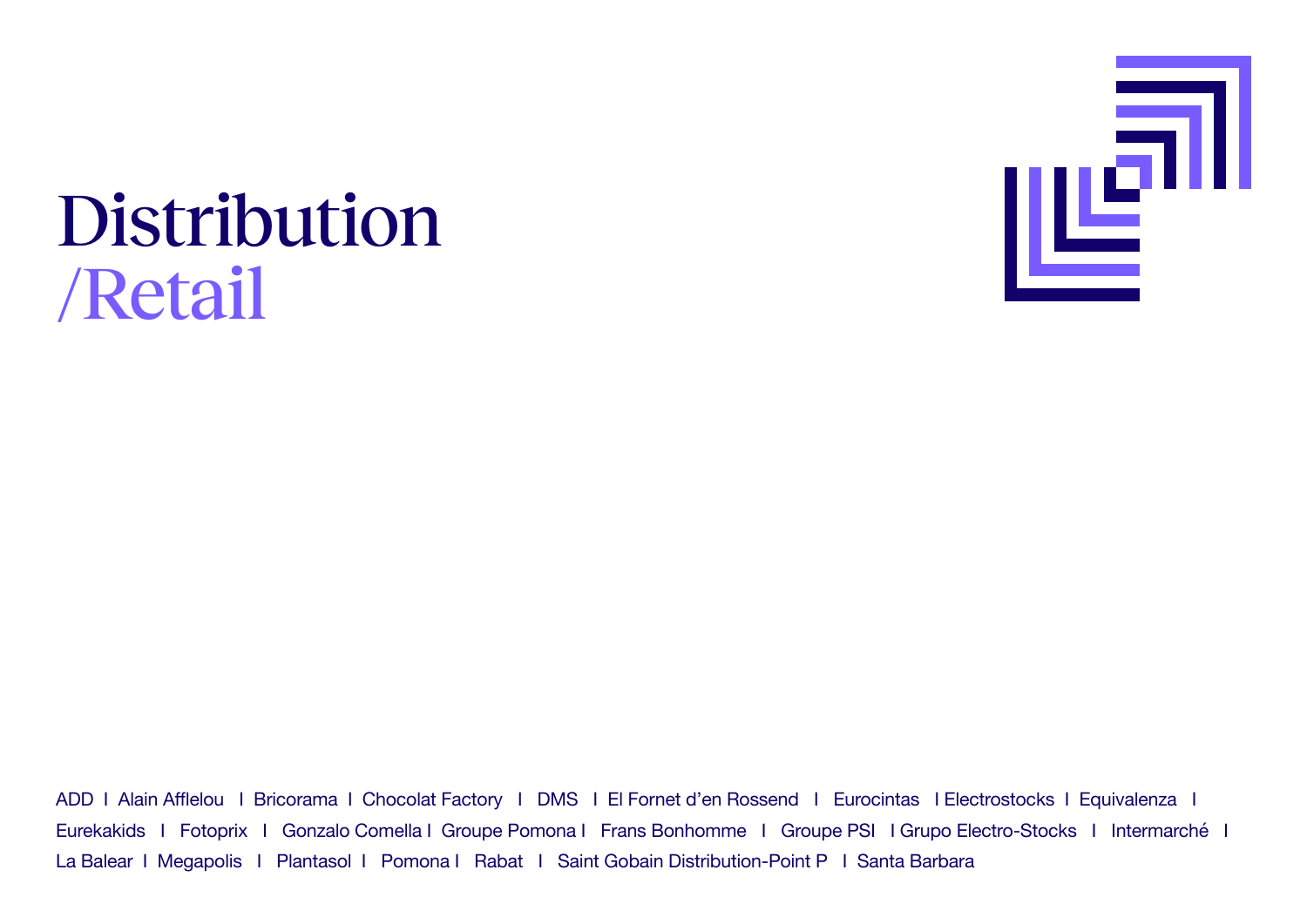

#### B2B Services

ACS Grupo I Activa Seguridad I Aktual ofis I Addenda I Agefred I Agrupalia I Alma Consulting I Avanza Externalización de servicios I Between I Bureau Veritas I Burotec I Carbus I Cenpla (Groupe CRESAN) I Corporación BCS I Corporación Europea de Inversiones I Corporación Suris I Crit Interim I CT Ingenieros I Daher I D. Interactive I Expertises I Fain Ascensores I Folcra I Galtier Expertises I Gestion C I GI Group I Groupe BIS I Groupe Game (Groupe COGEMA – SGN) I Groupe ONET I GRUPO GIS I Grupo GONZAL I Grupo PEOPLE I Grupo SOLER I IBERDROLA Diversificación I Ibermicar I Iceacsa I IFAES I Interdecor I IP Group I Juncosa I Leiter I Nortempo I Open Aliance I Plurimarketing I Promofon I Qualytel Teleservices I Rainbow I Randstad I Refrica I Roman & asociados I SCIC (Groupe Caisse des Dépôts) I Sergesa I SGN (Groupe COGEMA) I SGA I SGS I SR Téléperformance I Técnicas Aeronauticas Madrid (TAM) I Tempo Grup I Tutor Recursos Humanos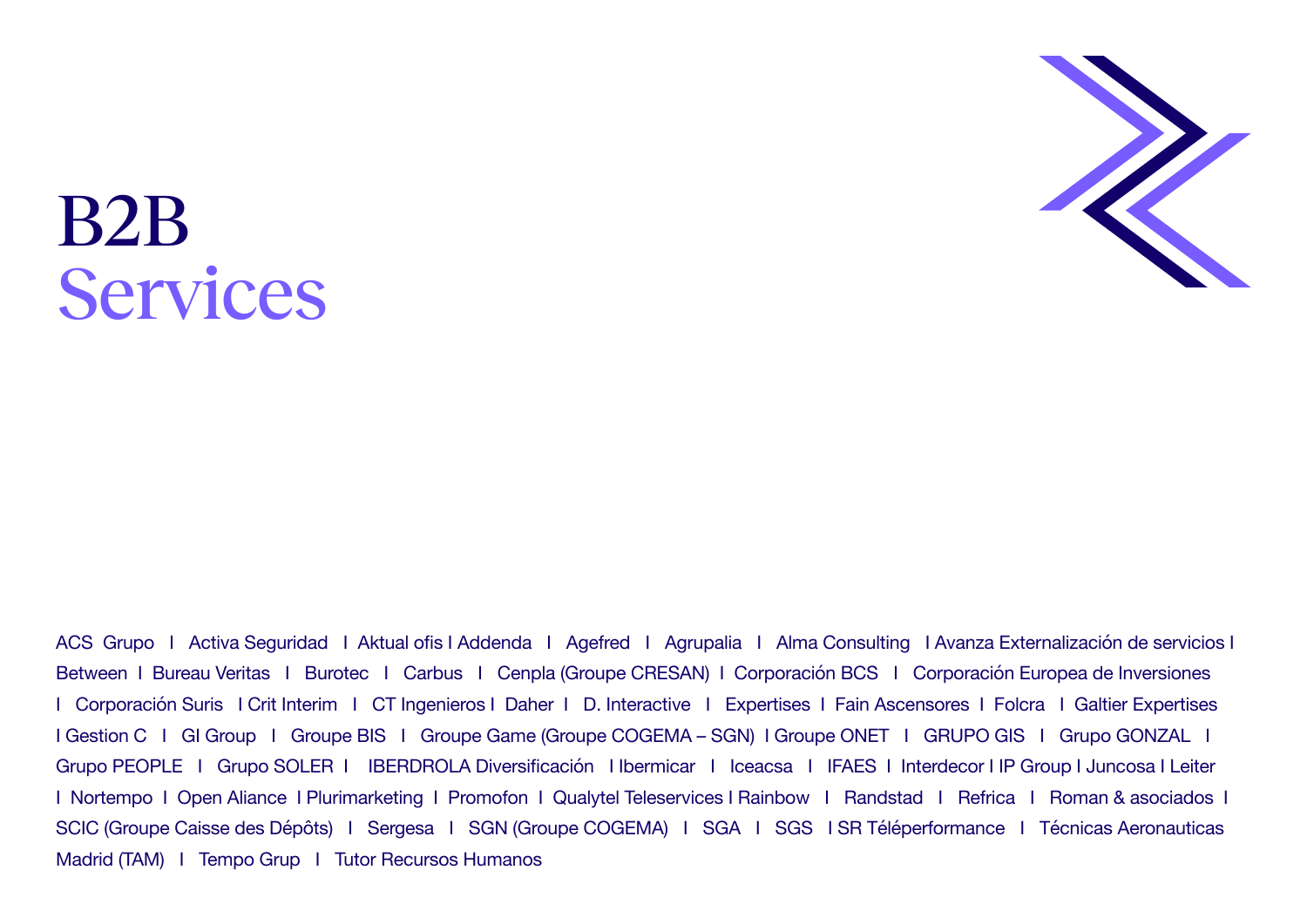

### Transports and Logistics

Barnatrans I Bas i Pujol I Daher I Egis Ports I Frillemena I GLT I Groupe Fraysse I Herederos de J.Colmenarejo I Sésé I TAF I Transports Badosa I Transports Tarragona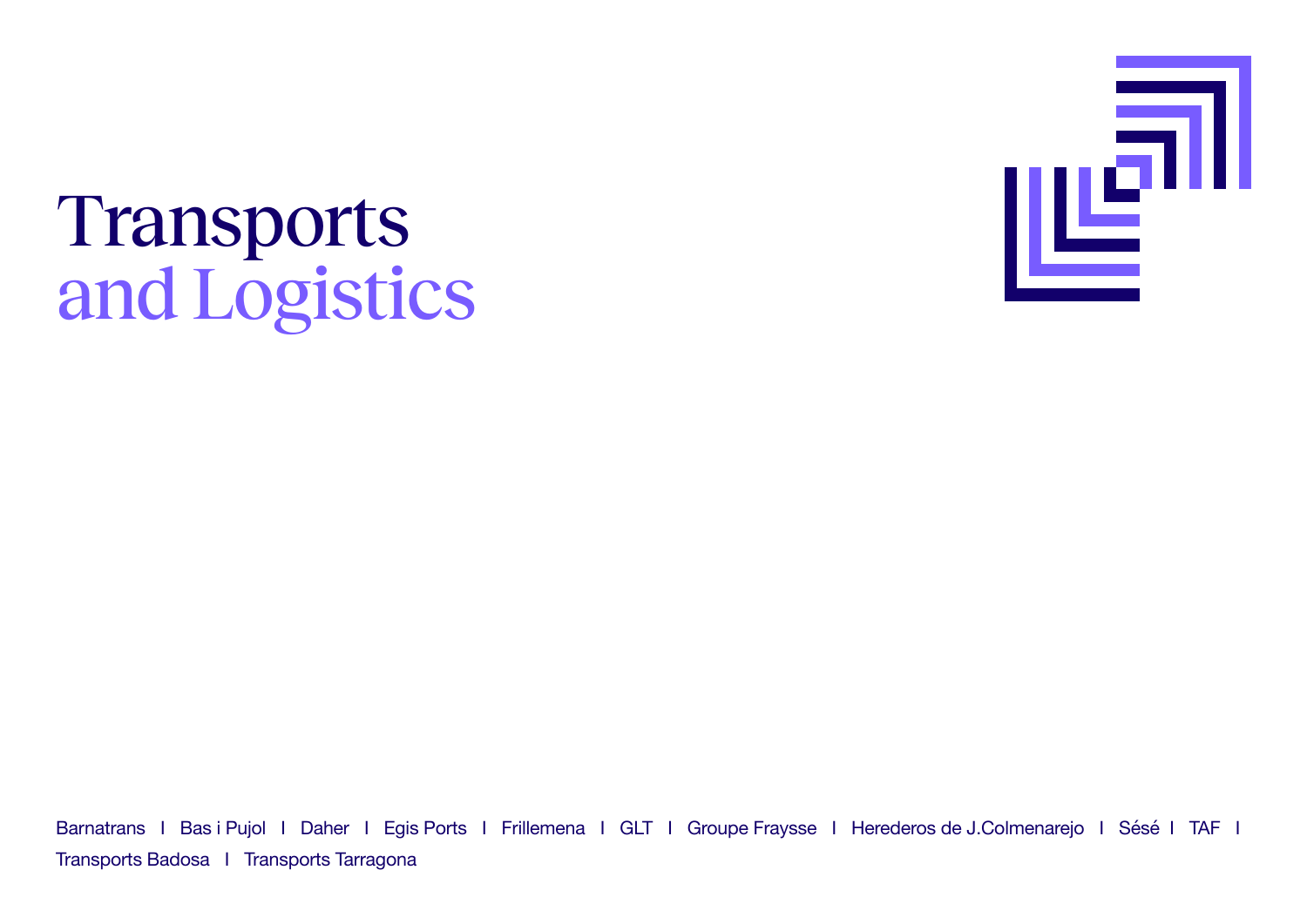

#### Other Industries

Agriplas (Groupe Roullier) | Arjo Wiggins | Bonderco | Capfun | Casals | Cables RCT | Editorial Paidotribo | Enciclopedia Catalana I Ezarri I Grupo Igcar I Gustavo Gili I Hypred I Industrias Mateu I Inecsa I Inmar I Inquimica I KMSD I NGE I Parramon I Prestige Hotel | Salskselmash | Seac | Wolters Kluwer | Zirconio

Eurisys (Areva) | Hera Group | Montebalito | Sotkon | T-Solar (Isolux) | Uipicsa (Iberdrola) | Veolia | TMA | WGBI | Servitransport

3i (Investors in Industry) | Abn-Amro | Advent International | Aegon | Apax Partners | Aresa Seguros Generales | Banco Atlántico | Banque Française du Commerce Extérieur | BNP Paribas | Bridgepoint Capital | Bullnet | Caisse des dépôts | Ergon | Excel Partners I General Electric Capital I Gras Savoye Española, S.A. I Iberfomento I JZ International I La Sanitaria, S.A. de Seguros I Lazard I LCapital (LVMH) I MCH Equity I Mercapital I Merimanagement I Mna-Ascat (Grupo Caixa de Catalunya) I Paribas Affaires Industrielles I Sibec I Smart Holding I The Rigby Group

Asas I Espa I J. Bonals I Le Matériel Pera I Polifred

BVentura I Delmon Industrie I Fainsa I Groupe Le Profil I Groupe Valfond I Ifi Fundiciones I Lamentron I Moltec I Plastohm I Trire